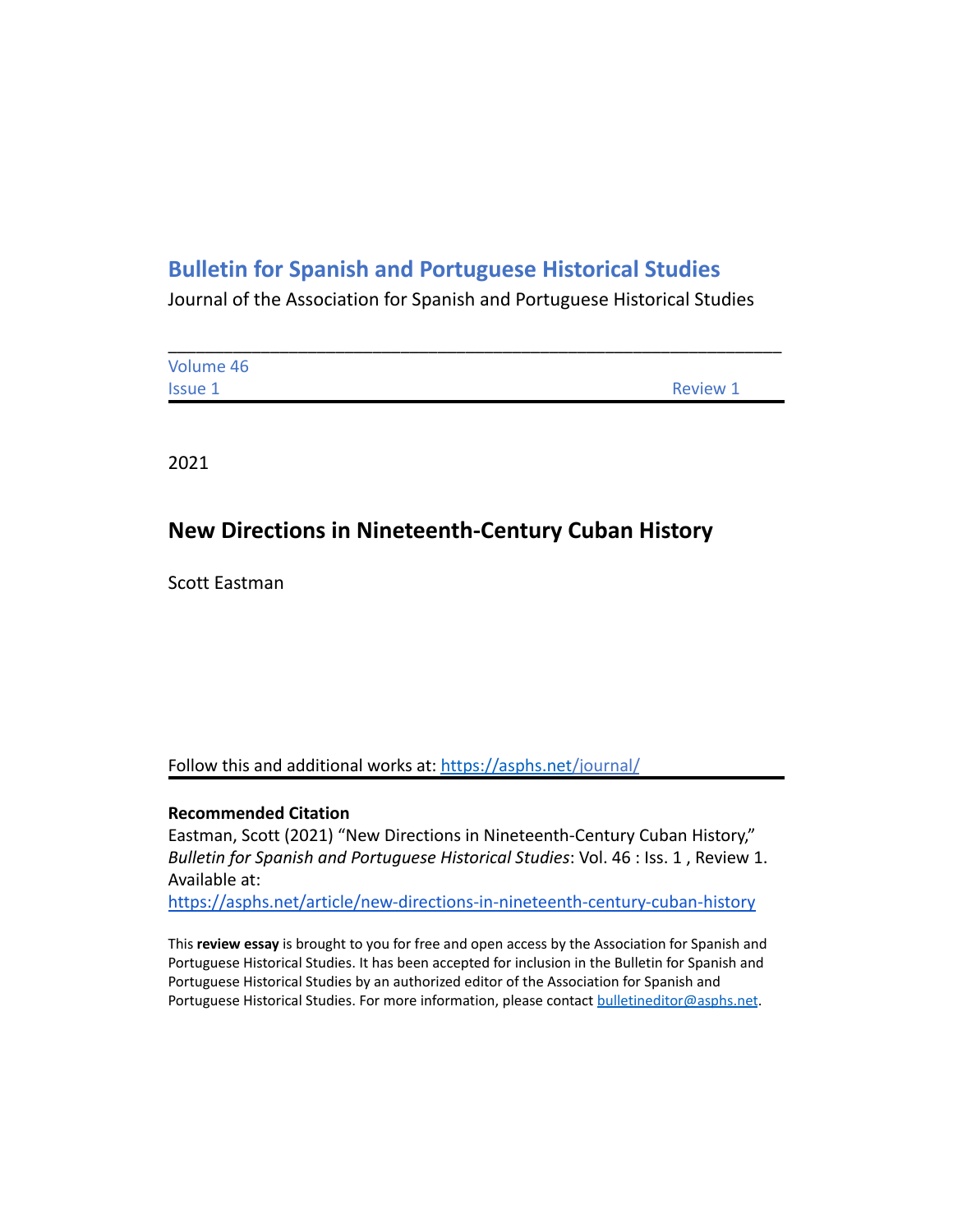## **New Directions in Nineteenth-Century Cuban History**

**Ferrer, Ada.** *Cuba: An American History***. New York: Scribner, 2021. xii+560pp. 70 illus; Prados-Torreira, Teresa.** *The Power of Their Will: Slaveholding Women in Nineteenth-Century Cuba***. Tuscaloosa: University of Alabama Press, 2021. xii+144pp. 9 illus; Sanjurjo, Jesús.** *In the Blood of Our Brothers: Abolitionism and the End of the Slave Trade in Spain's Atlantic Empire, 1800-1870***. Tuscaloosa: University of Alabama Press, 2021. x+196pp; Varella, Claudia, and Manuel Barcia.** *Wage-Earning Slaves: Coartación in Nineteenth-Century Cuba***. Gainesville: University of Florida Press, 2020. xvi+217pp. 10 illus.**

Despite the importance of pioneering works by Manuel Moreno Fraginals and Rebecca Scott, dating to the late 1970s and 1980s, respectively, and the influential studies that followed, historians of slavery and abolitionism tend to neglect Spain and Spanish Cuba. Likewise, the long history of Spanish imperialism too often remains apart from transnational scholarship that foregrounds narratives of British and French colonialism in the nineteenth and twentieth centuries. A spate of new books seeks to redress these shortcomings, highlighting the importance of Cuba and its historically slave-based economy that survived while much of Europe and the Americas began to industrialize and rely on wage labor. Concomitantly, Cuba became, in the words of Claudia Varella and Manuel Barcia, "a titan of agriculture, benefitting from the…colossal number of African slaves exploited to generate as much wealth as possible from sugar" (4). Echoes of this history continue to reverberate on the island today, despite liberation movements and nationalist leaders who disavowed colonial legacies and attempted to forge different paths.

According to Emily Berquist, eighteenth-century British reformers admired Spanish policies of *coartación*, or self-purchase, and the ideal of the gradual emancipation of enslaved people.<sup>1</sup> At times, even in the nineteenth century, Spain could be presented as just another one of the "civilized nations" with a duty to "rescue Africa."<sup>2</sup> Spanish reformer Isidoro Antillón, who feared a repeat of the uprising in French Saint-Domingue, advocated banning the slave trade as early as 1802. Other advocates called for an end to the trade during the Cortes of Cádiz in wide-ranging debates between 1811 and 1812. When King

<sup>&</sup>lt;sup>1</sup> Emily Berquist, "Early Anti-Slavery Sentiment in the Spanish Atlantic World, 1765–1817," *Slavery and Abolition* 31, no. 2 (2010): 184.

<sup>2</sup> *An Inquiry into the Right and Duty of Compelling Spain to Relinquish her Slave Trade in Northern Africa* (London, 1816), 48-49. The author also compared the Spanish ministers who supported the slave trade to those who continued to apologize for the Inquisition.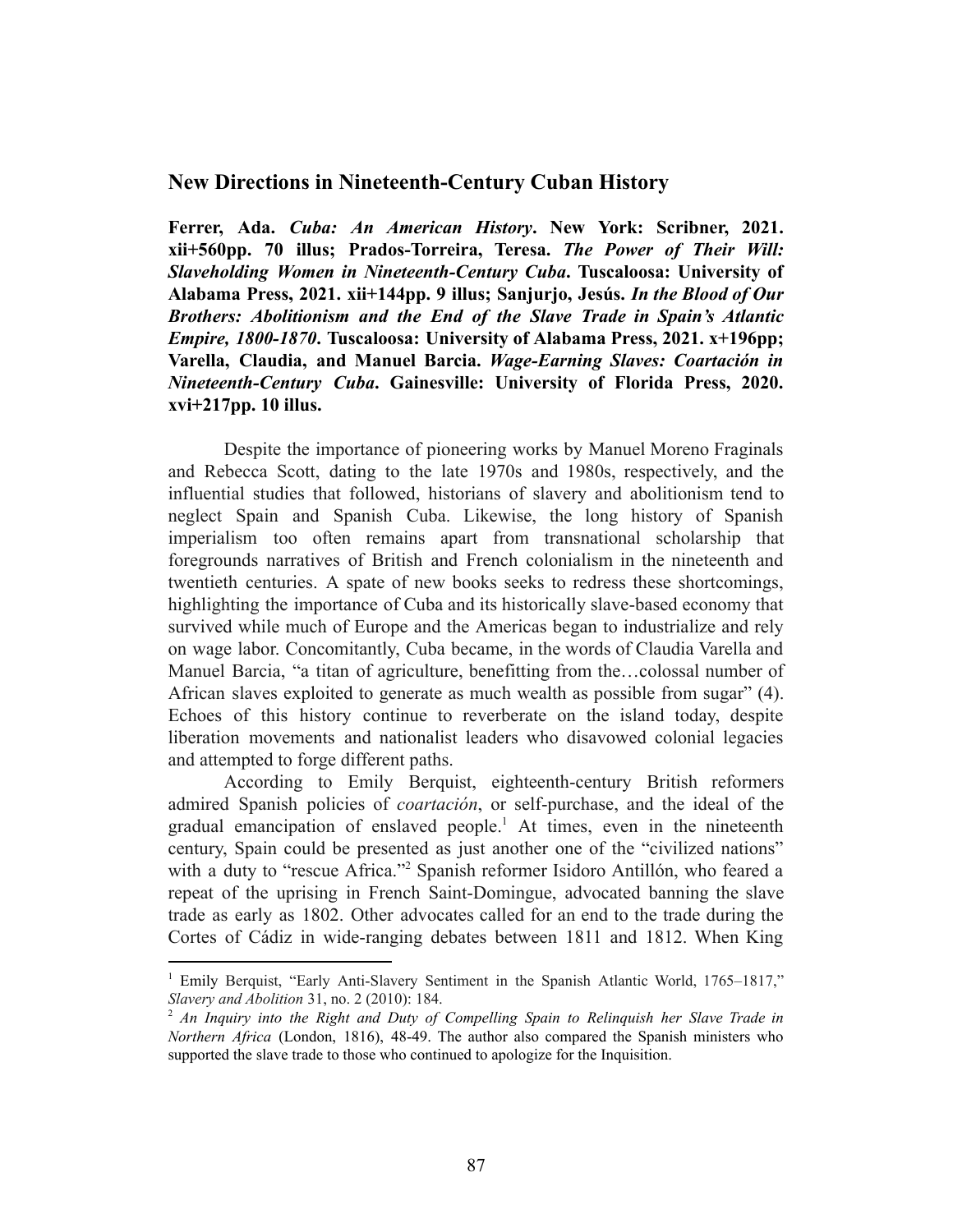Ferdinand VII returned to power and nullified constitutional rule in 1814, he decreed the gradual end to the slave trade following the Congress of Vienna, because it ran "contrary to the interests of humanity." Jesús Sanjurjo's *In the* <sup>3</sup> *Blood of Our Brothers* assesses the diplomacy that shaped such decisions throughout the nineteenth century, arguing that military exigencies rather than humanitarian concerns or adherence to the antislavery movement drove the king to act. Sanjurjo's intervention centers on documents culled largely from archives in Britain. His analysis underscores the strength of the Spanish state as officials placated and manipulated the British government and the activists who pressured Spain to change course regarding the growing slave trade, especially to Cuba.

Having the ear of Spain's liberal expatriates in London during and after the War of Independence, William Wilberforce did not have to rely solely on moral arguments to push the cause of the global abolition of the slave trade. He had help from the African Institution, a British abolitionist lobby that translated and published documents allowing for the spread of ideas well beyond Britain. In addition, one of largest petitions in British history demanded the end of the slave trade in France, Spain, and Portugal, demonstrating a growing concern for the issue that transcended national borders. This call to arms buttressed abolitionism as the Napoleonic Wars came to a close, and the Treaty of 1817 decreed the end of the slave trade. But at the same time, anti-British sentiment emerged in Cuba and Spain as mixed courts, composed of judges from multiple countries, including Britain, adjudicated violations of the treaty provisions. The court in Havana condemned a total of forty-eight Spanish slave vessels between 1824 and 1854, although the illegal trade continued unabated.

In part a discursive analysis that plots changes over time, Sanjurjo's book highlights the role of Spaniards such as Agustín Argüelles and a growing emphasis on humanitarianism in the early nineteenth century. Yet the discourse of slavery remained a rhetorical device often far removed from the realities of plantation slavery, an issue not covered in depth by Sanjurjo. For instance, Britons could read about soldiers being "packed together like negroes in the hold of a slave-ship," a reference to the experience of men who had shipped out to Madras and Ceylon.<sup>4</sup> Charles Saenz has shown that Spaniards after 1808 consistently referenced their enslavement by the French and the vile Napoleon Bonaparte, while Spanish Americans pointed to their slavery at the hands of their despotic

<sup>3</sup> *The Times*, January 10, 1816; *The Times*, January 6, 1818.

<sup>4</sup> Alexander Alexander, *The Life of Alexander Alexander*, ed. John Howell, vol. 1 (Edinburgh, 1830), 98; Matthew Brown, *Adventuring through Spanish Colonies: Simón Bolívar, Foreign Mercenaries and the Birth of New Nations* (Liverpool: Liverpool University Press, 2006), 135.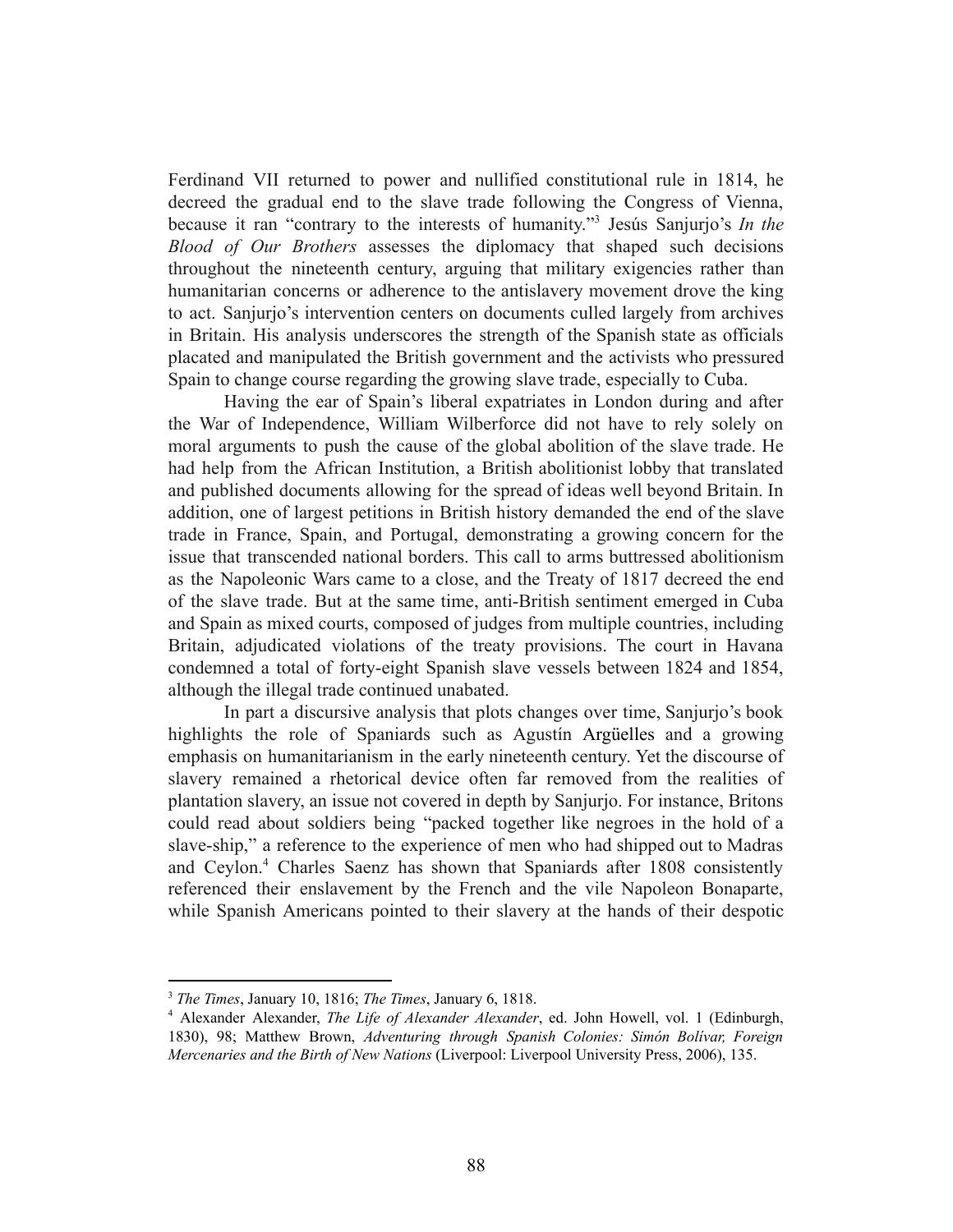motherland of Spain.<sup>5</sup> Other periodicals mentioned the plight of Christian slaves held on the Barbary coast in discussions of slavery rather than the transatlantic trade. Images from the *Trienio liberal* decried the restoration of Ferdinand VII as a return to slavery between 1814 and 1820. Although some European liberals in the early 1820s would look to the Iberian Peninsula and Spain in particular as a beacon of constitutional freedom in the struggle against the Old Regime, critics maintained that the very word Spain served as a metonym for slavery.

By the mid-1820s, anti-slave trade references began to dissipate, even in liberal Spanish circles. Sanjurjo emphasizes racist justifications of the slave trade in a chapter on the 1830s, although racism had infected these debates for decades. He writes that efforts to denigrate and dehumanize Africans largely had fallen out of favor by the early 1820s, claiming the few public figures who upheld harmful stereotypes were out of step with the times: "the stance of the Cuban deputy [Bernardo O'Gavan] was deeply retrograde, repeating arguments that had already been abandoned" (40). This myopic view fails to account for the fact that racist tropes grew in importance and did not recede in any meaningful way during periods of liberal rule. Advocates of abolition did not suddenly espouse antiracist viewpoints, and politicians on all sides, such as the Veracruzano cleric Pablo de La-Llave, shared the prejudices common to the age. Sanjurjo briefly references La-Llave but does not examine him in detail. One of the few remaining American deputies in the Cortes by 1822, La-Llave voiced the consummate logic of the age in denigrating Africans as "savages." He advanced the humanitarian cause of emancipation for these "children of nature" who had been captured and sold into bondage and urged deputies to take the matter beyond the simple binary of freedom and unfreedom. He asked his fellow legislators to consider that, after a confiscated slave ship had been sold, a portion of the proceeds be given to former slaves to pay for their journey back to Africa.<sup>6</sup> The fact that deputies came to see freedmen and women as a problem to be solved, rather than as a goal to achieve, symbolized the disconnect between the rhetoric of slavery and its casual use as a metaphor and the lived experience of slavery in the context of extreme violence and brutality. Thus Spain and Spaniards, presented in opposition to the myths of racial harmony propagated across Spanish America, served as foils to the spirit of liberty that had emerged across the Atlantic world. In addition, the numerous treaties signed between 1817 and 1835 did not compel Spain to actively stop the lucrative traffic in African slaves. Until representatives passed a strong legislative package to suppress the slave trade in 1866, the Spanish government balanced anti-slave trade rhetoric with concrete actions to protect and assuage slavers.

<sup>&</sup>lt;sup>5</sup> Charles Saenz, "Slaves to Tyrants: Social Ordering, Nationhood, and the Spanish Constitution of 1812," *Bulletin for Spanish and Portuguese Historical Studies* 37, no. 2 (2012).

<sup>6</sup> *Diario de las Sesiones de Cortes*, January 15, 1822.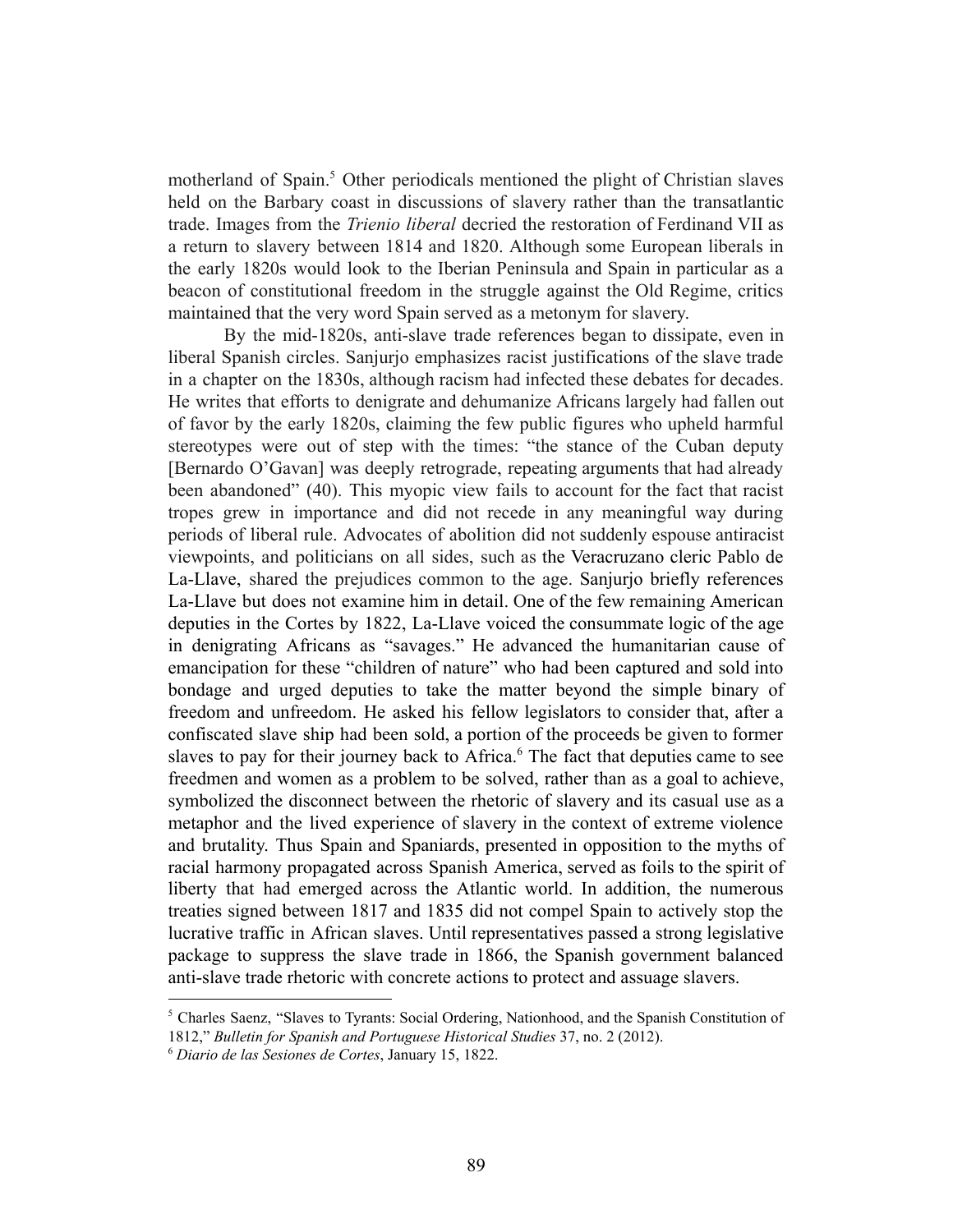Economic arguments came to predominate in defense of both the slave trade and slavery, with the interests of Cuban planters and Spanish merchants placed above those of the enslaved laborers forced to produce sugar. When Britain abolished slavery between 1833 and 1838, pro-slavery arguments in Cuba began to dovetail with those advanced in the United States. Men such as José Antonio Saco proposed to whiten Cuba and limit political rights to "the white race," demonstrating a strong affinity for the U.S. model of exclusionary politics (Sanjurjo, 77). Saco opposed the slave trade, but not the institution of slavery, as an obstacle to white progress in Cuba. Today, he is publicly venerated in Cuba, especially for his resistance to annexation by the United States, while his racist policies are downplayed.

While citing the requisite literature, neither Sanjurjo nor Teresa Prados-Torreira, in *The Power of Their Will*, develop much of a historiographical component to their books. This limits the potential for scholars outside of Spanish and Cuban historical circles to engage with their works in comparative and transnational perspectives. Furthermore, the authors might have made additional references to slavery in Brazil or even in neighboring Puerto Rico. The discussions of the work of Sharony Green and Thavolia Glymph, among others, help Prados-Torreira frame her argument. However, she might have explained that her work also builds on Scott's arguments regarding historical agency in *Slave Emancipation in Cuba*. By examining slave-owning women and the paternalistic society in which they lived, Prados-Torreira provides women with agency and fills gaps in our understanding of colonial Cuban society.

*The Power of Their Will* is a social history of women and slavery in the heart of the Spanish Caribbean. It explores daily life from the perspectives of women and the enslaved in urban and rural Cuba. The title is a play on words, as women's wills are the subject of one of the chapters. Similar to historical work on early modern and nineteenth-century women, the book demonstrates how silences in the archives necessarily produce "fragmented" stories that may never provide for comprehensive explanations (Prados-Torreira, 6). This holds true for research into the lives of Black and biracial people as well. To corroborate the documentary record, Prados-Torreira incorporates travelers' accounts and literature by writers such as Anselmo Suárez y Romero. She highlights the hypocrisy of many Cuban intellectuals who "wrote about and proclaimed the evils of slavery, while owning slaves and living off the profits of their plantations" (36). Even antislavery advocates failed to fully expose the realities of late colonial slavery in Cuba, she notes.

Prados-Torreira describes the varied nature of the work done by enslaved people in urban environments. Wealthy Creole women typically came into contact with enslaved men through their roles as coachmen, an occupation much sought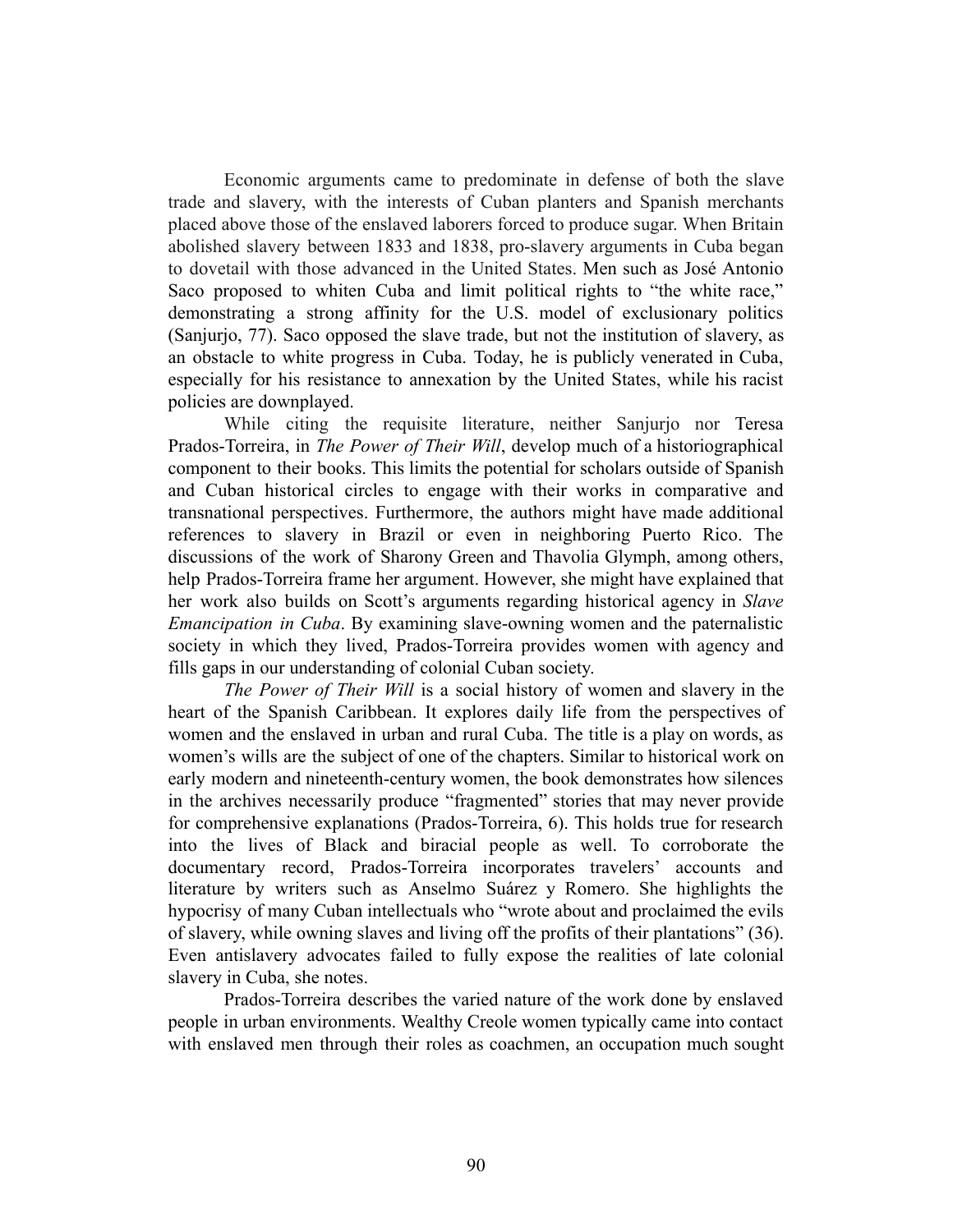after in cities. Carriage rides and leisure activities offered women the chance to put their status on display and gave them time to shop and socialize. For savvy middle-class and lower middle-class Cuban women, renting enslaved people rather than purchasing them provided income. Some slaveholders and renters pushed female slaves into prostitution, a longstanding practice in colonial Cuba. The government appeared to express some concern about the morality of these transactions and the "harm to the souls of these people" (29). But slavery was so common that even nuns and women of African descent were slave-owners in nineteenth-century Havana. Based on the evidence marshalled, the author claims that "it seems likely that behind every domestic slave bought and sold there was a mistress making the decision" (16). Prados-Torreira also explores the institution of the *síndico*, established to protect the interests of enslaved men and women in legal proceedings. In some cases, the *síndico*, or court-appointed attorney, could compel an owner to relinquish temporary control and send enslaved people to a *depósito* where they would await a decision by a judge on matters such as wage disputes. Varella and Barcia cover some of this ground as well.

Prados-Torreira identifies the worst abuses as taking place outside main cities. Punishments included the *bocabajo*, a brutal lashing administered to pregnant women lying on the ground. The women's stomachs would be fitted into a hole dug to protect the unborn child, who would be a valued slave upon birth. The abolitionist David Turnbull, a British consul, wrote that "the worst threat wealthy Havana men and women could make to terrorize their house slaves if they misbehaved was to send them to the country" (40). As many scholars have shown, the unrelenting labor on sugar plantations dehumanized enslaved people in a profound way. Therefore, white women, connected through the church to the Virgin Mary, attempted to create a softer image of slavery through religious guidance and merciful acts. Of course, these were performative, and women were among those who protested 1789 colonial regulations that slightly raised the extremely low bar on the treatment of slaves. Wealthier Creole women tended to visit their rural sugar plantations once or twice a year to celebrate important holidays such as Christmas and Easter. Through ritualized discourses, enslaved people would improvise songs that expressed gratitude to the master and mistress or gently encouraged them to ameliorate working conditions. In turn, women performed the role of care-giving mother and nurturer to the sick, supposedly guided by compassion instead of profit.

Slaveholders who ran coffee plantations viewed their rural properties differently. These *cafetales*, within proximity to both Havana in the west and Santiago in the east, gave owners an opportunity to show off their lavish lifestyles and accumulated wealth much as a European noble would do. Many were French-speaking émigrés from Saint-Domingue who made them permanent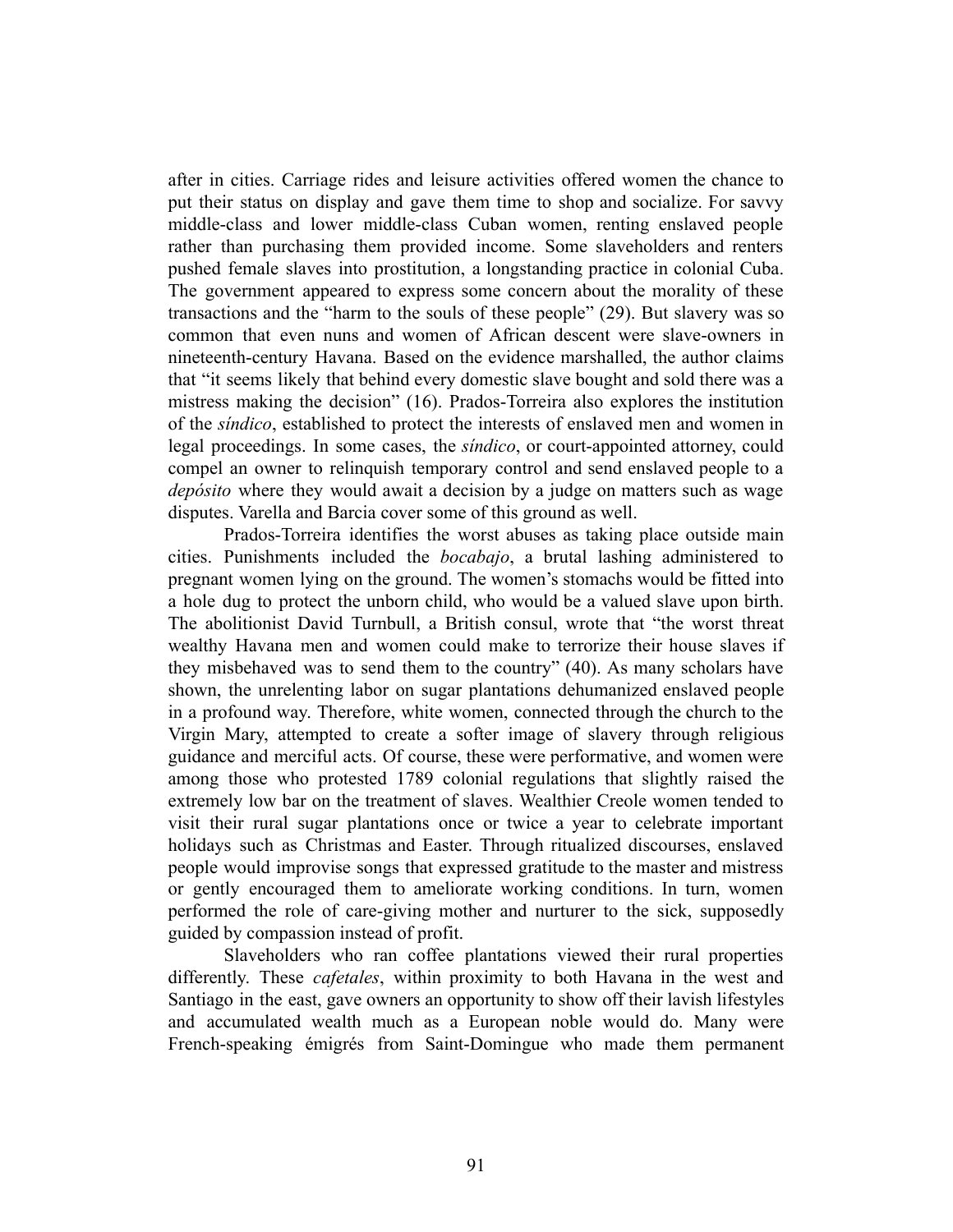residences rather than serve as absentee landlords and landladies. The distance from major cities gave owners virtually free reign over their captive laborers. Yet one woman proudly insisted that her slaves loved her, while many travelers admired the coffee plantations and their well-fed, seemingly tranquil slaves.

On the other hand, Cuban abolitionist Aurelia del Castillo castigated the poisonous institution of slavery. She emphasized the deleterious effects of the relationship between enslaved and free women and girls, writing in 1878, "There is no woman in the civilized world who is born and develops under worse circumstances than the Cuban woman" (Prados-Torreira, 49). As foreigners observed, women jealously guarded the boundaries of racial hierarchy, at times even more so than the men who would transgress those same borders through sexual liaisons. And slave-owners maintained their prerogatives through acculturation and the constant threat of violence. Women played central roles in the process, from the baptizing and renaming of *bozales* (those recently arrived from Africa) to clothing, housing, and scheduling the entire labor force. Yet when revolts grew in frequency, whites would arm themselves at all times in public and in private. At night, they would lock up the quarters in which the enslaved population lived or wall them off from the rest of the plantation buildings.

Wills give us a window into the biting contradictions of slavery and the seemingly arbitrary wishes of slaveholders. Single women and widows held property rights under Spanish law, and women's wills freed slaves upon their deaths, gave others an option to buy their freedom through *coartación*, and bequeathed enslaved people to relatives and close friends. Through this process, rife with cruel ironies, families were broken up, as some gained liberty and others were transferred to a new owner. For example, one will freed a mother and a young child while keeping her other children in bondage.

Prados-Torreira reveals the limits of abolitionist sentiment during the Ten Years' War (1868-1878) by exposing the relationships between white rebels and slaves in the east. Even with a constitutionalist push to liberate all enslaved individuals, many Cubans in rebellious strongholds like Camagüey, including women, filed petition after petition to get the colonial government to return confiscated property—in many cases, the people they held in slavery. In practice, the insurgent slogan "free Cuba" meant freedom largely for whites. Varella and Barcia's *Wage-Earning Slaves*, as a quantitative social history, largely excludes the turmoil and violence of the Ten Years' War until the last chapter. This surprising omission obscures the fact that the conflict had profound ramifications for the institution of slavery; the 1878 peace agreement emancipated enslaved combatants, the majority of whom lived in the east, and set the stage for the abolition of slavery by 1886.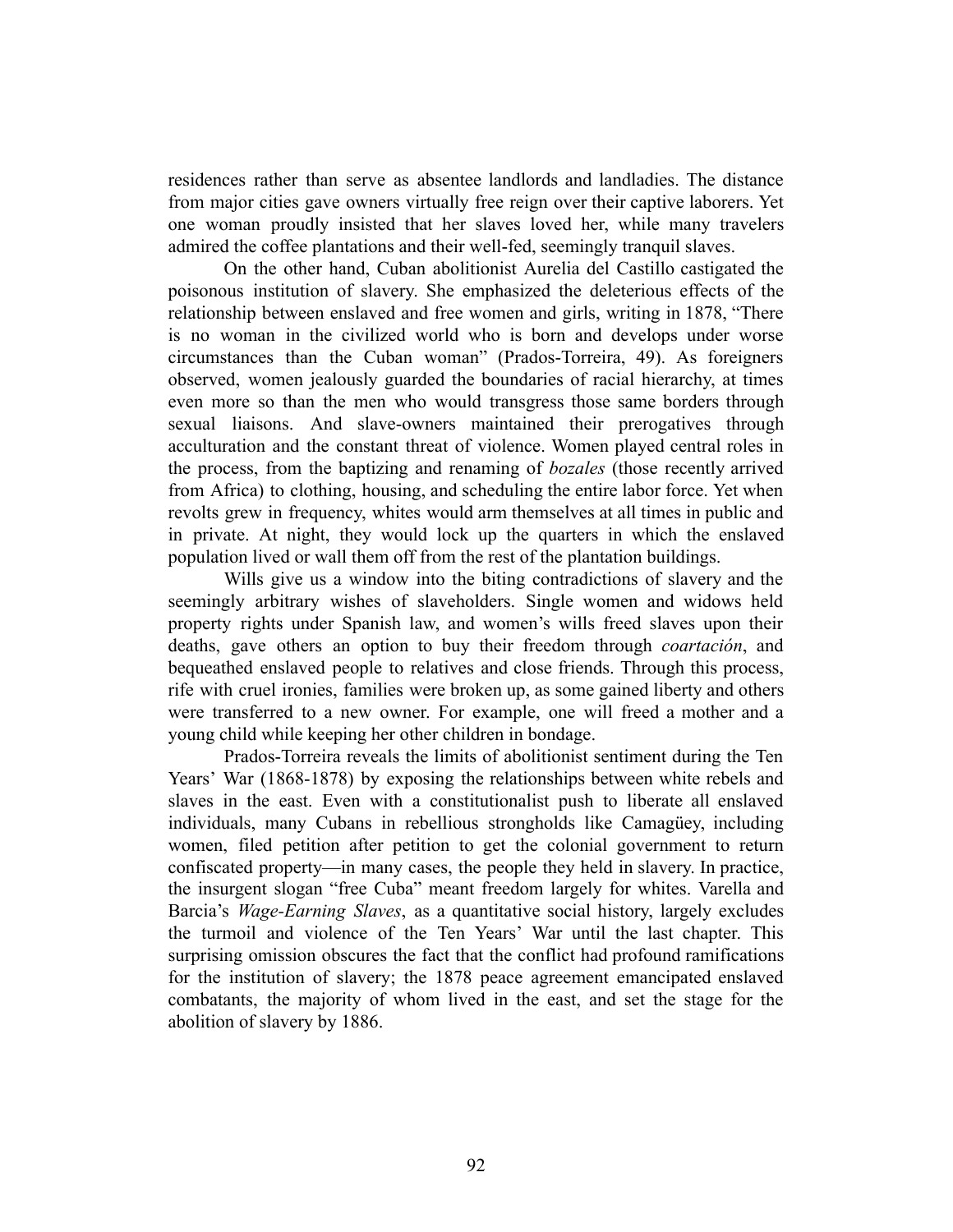The concise nature of *The Power of Their Will* makes it an excellent choice for undergraduate or graduate-level seminars on Atlantic history, slavery, and women's studies. *Wage-Earning Slaves*, although tackling similar subject matter (both books even use the same image of an enslaved woman from 1871), may be more challenging for students. The authors narrow their focus by exploring approximately 650 documents on *coartación* held in Cuban archives, beginning with a detailed exposition on the limits of the notarial records. Mixing vignettes with a significant amount of quantitative analysis, the prose is hampered by an uneven writing style. Yet the authors provide a wealth of information on this distinctive process that had emerged out of customary Spanish law by the early nineteenth century. Like Prados-Torreira and Scott before her, Varella and Barcia reveal how enslaved people used available tools to pursue their own ends, a vivid reminder of the importance of giving agency to people too often marginalized in historical records.

*Coartados*, defined as those who had negotiated an agreement for gradual self-purchase, tended to have marketable skills and reside in urban areas, and the majority were women. Technically, the process began with a down payment of a minimum of fifty pesos to the owner. Varella and Barcia state that almost fifteen percent of Havana's female slaves were *coartados* in 1877, a higher percentage than previously estimated. They had a degree of mobility denied to those who worked on rural plantations. Toward the middle of the nineteenth century, *coartados* acquired the right to be sold to a new owner as well. The price agreed upon would be fixed so that the payout amount could not be raised in the future, which would add to the burden of the slave slowly buying freedom. They acted individually rather than collectively, although at times an opaque legal system, the lack of formal deeds, and corruption presented significant obstacles to emancipation. Slaves had access to legal representation and to public mediation through the *síndicos*, officially sanctioned with a new legal code in 1842, that could wield their power against slave owners' interests. Evidence suggests that they often favored slaves, causing controversy among white elites. By 1864, with the practice growing, down payments on *coartación* could be deposited into a municipal savings bank, an innovation that offered efficiency and transparency as enslaved people purchased their own freedom.

The authors provide rich details and examples of men and women who struggled to liberate themselves from slavery. Andrea, whose owner resided in Cienfuegos, worked in Havana as a seamstress when she arrived with fifty pesos and asked the *síndico* to enter into *coartación* in 1865. She already had a designated buyer in Havana as well. Her owner protested the jurisdiction, but because she alleged earlier abuse and had the necessary funds, she was able to begin the process of self-purchase. This case demonstrates how such proceedings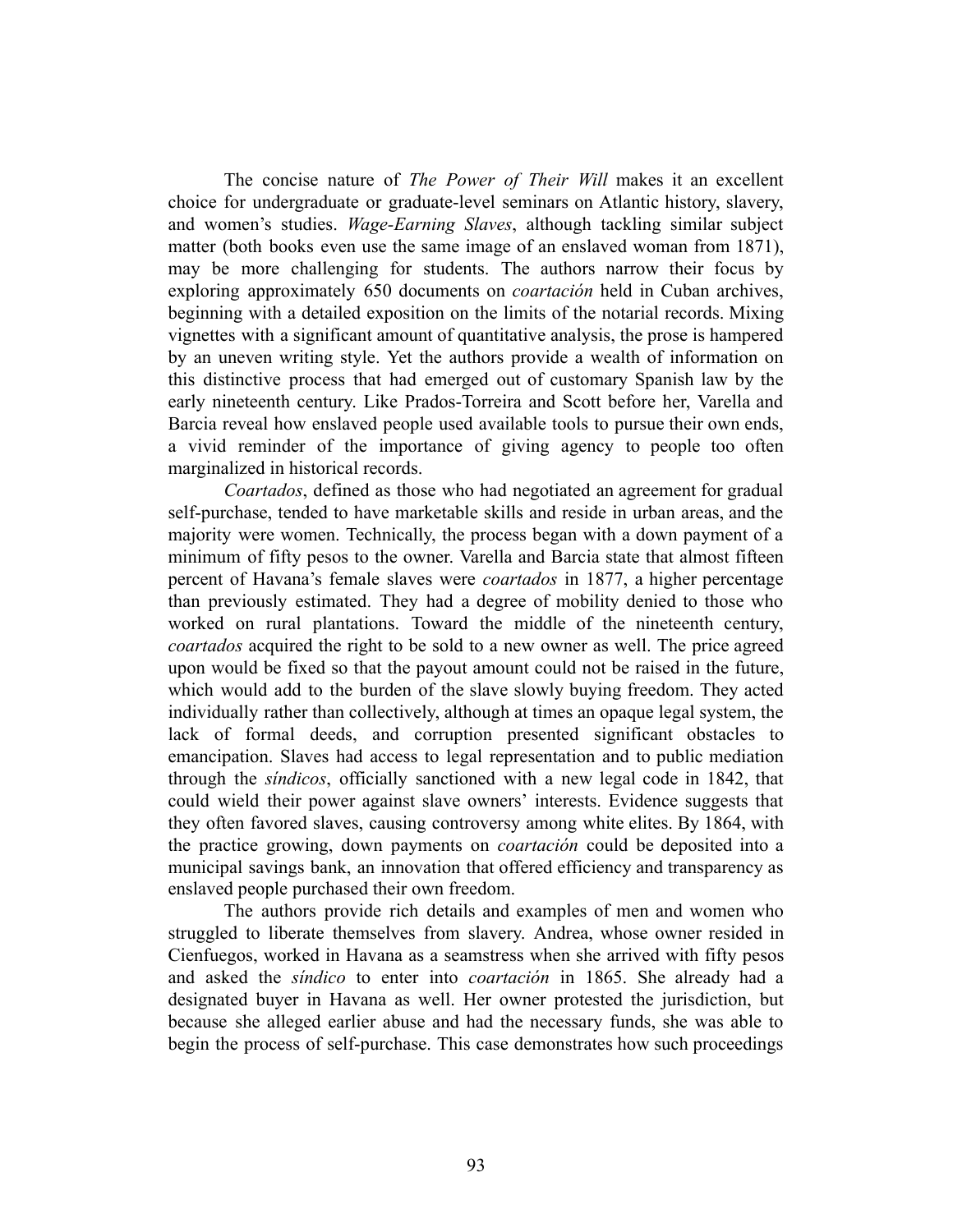benefited enslaved people, giving them legal standing to pursue freedom against their owners' wishes. At other times, however, slaves might lose claims if an owner died without leaving a written record of payments received toward self-purchase. Another abuse of the system occurred when the colonial authorities took possession of a slave, who had been placed in a *depósito* while they contested their status, and rented them out for the financial benefit of the state. And, as in the United States, emancipated slaves and free people of color always faced the danger of illegal re-enslavement. Varella and Barcia ultimately conclude that only a limited number of cases of *coartación* ended with self-purchase and freedom.

Ada Ferrer, an expert in nineteenth-century Caribbean history and Cuba's wars of liberation, has written the most accessible of the books under review, *Cuba: An American History*. Born in Havana, she begins with her personal experience of migration and a life forged in New York and New Jersey. She first returned to the island as an adult in 1990 and made it her life's work to tell the stories of Cuba's past, especially in relation to the United States. While the book covers more than five hundred years of history—charting tales of piracy, foreign invasion, and filibusters—chapters on slavery and the nineteenth century will be the focus for the purposes of this review essay.

Havana, as an entrepot between Central America and the Iberian Peninsula, and the layover for Spain's famed silver galleons, was built on New World riches. Like other circum-Caribbean ports, as early as the first decade of the seventeenth century, people of African descent composed over half of the city's population, and free people of color represented forty percent of Cuba's population by 1774. Enslaved laborers helped to construct the city's fortifications, often served in colonial militias, and worked on the plantations that would usher in greater prosperity by the late eighteenth century. Following the king of Spain's decision to expand the slave trade, the Haitian Revolution broke out, and planters such as Francisco Arango welcomed the resultant expansion of the island's slave-based economy. Cuba's Black population came to outnumber the white by 1820, and within a decade, Cubans were growing, harvesting, and refining more than half the sugar produced in the entire world. A significant percentage of all their major commodities ended up in U.S. marketplaces.

Ferrer carefully expounds on the underside of this economic growth. Cuban plantation owners often worked slaves to death, and brutalities characterized labor conditions in both the fields and the boiling houses. Similar to Prados-Torreira, she describes dehumanizing punishments and tortures such as Derby's dose, in which enslaved people were forced to consume the feces of other slaves. Cuban elites had sided with Spain during the wars of independence in Central and South America, as their fears of becoming another Haiti outweighed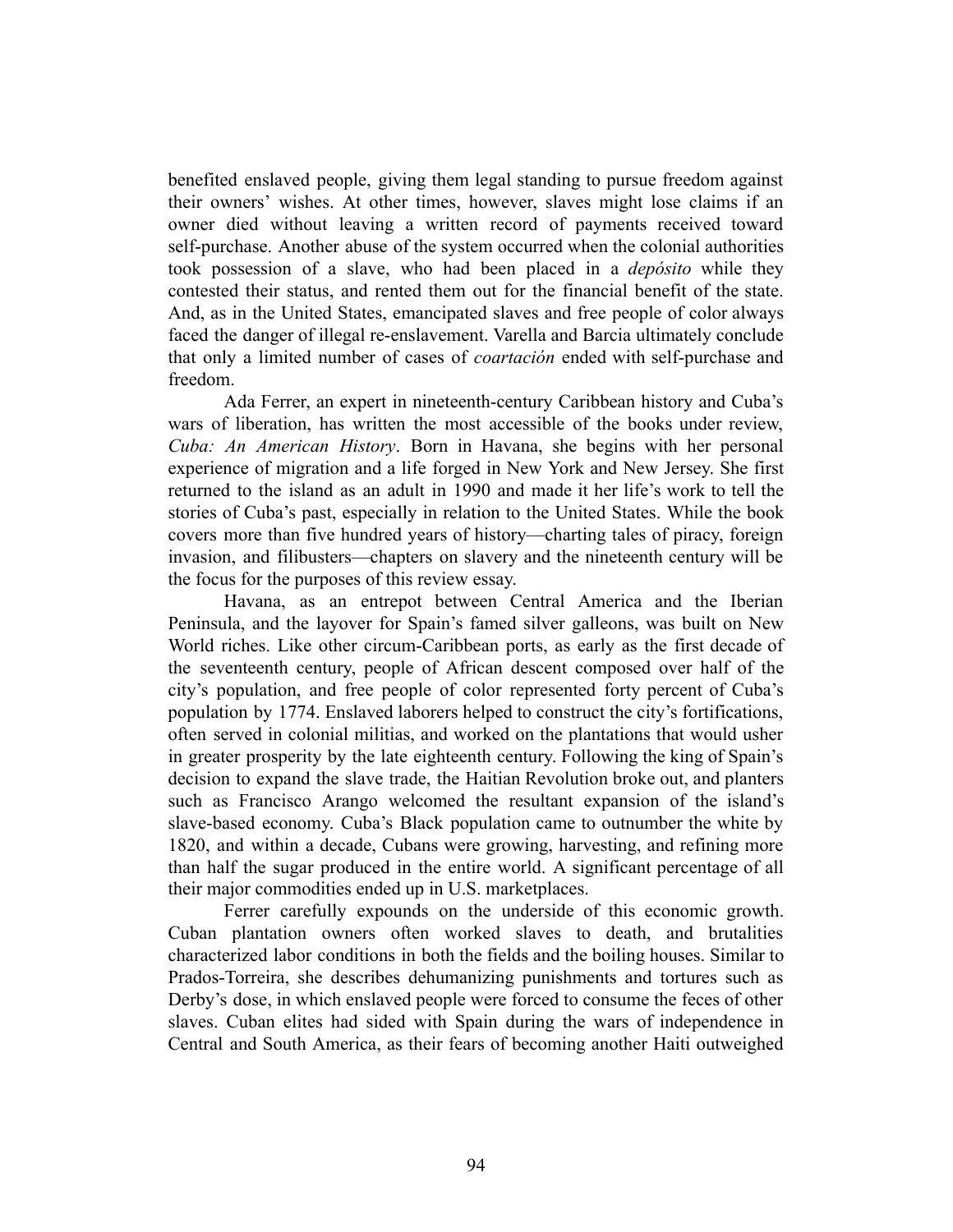any desire for greater home rule. Because dozens of conspiracies and nascent uprisings had been suppressed in Cuba in the 1790s and early 1800s, court testimonies reveal that slaves not only knew what had taken place in the former French colony of Saint-Domingue but also admired and respected the Haitians who had become "masters of themselves" (Ferrer, 74). Participants in the most significant Cuban rebellion, led by the free Black carpenter José Antonio Aponte, called for the burning of plantations and attacks on Havana's fortresses in 1812 to end the institution of slavery. They failed to defeat the well-armed authorities, though, and many were executed, with Aponte's severed head displayed in a cage as a warning to all other would-be rebels. In Cuba today, both Arango, who later advocated whitening Cuba through large-scale European immigration, and Aponte are recognized in the public square as iconic historical figures. "But in Aponte's own era," Ferrer concludes, "it was not his vision that carried the day, but rather its antithesis: the vision of Francisco Arango, the sugar planter who saw the intensification of slavery as happiness itself" (77).

Cuba's global position on the sugar market made it an ideal acquisition for the new powers of the Americas—the United States and Mexico—as well as for Britain. Annexationists plotted all kinds of scenarios to seize the island and its resources. But in the aftermath of an 1823 Masonic plot to overthrow Spanish forces and proclaim the independence of Cubanacán, the Spanish king dispensed broad powers to the governor, with the decree remaining in effect for fifty years. Spanish colonialism became hardened and militarized, even as violence and uprisings continued, especially in Matanzas in 1825 and 1843. At the same time, the Monroe Doctrine barred European states from meddling in the Americas. With British interests deterred, at least in theory, and Mexico suffering through periods of instability, the United States became the most influential foreign actor in Cuban affairs. In some ways adding on to the narrative of Sanjurjo, Ferrer emphasizes the U.S. role in the Cuban economy. Many of the illegal slaving ventures originated in U.S. ports and operated with insurance purchased from New York firms. The U.S. consul in Havana helped to run the illicit commerce and bought a plantation with his earnings, while a U.S. senator had been involved personally in the transatlantic slave trade to Cuba and also owned plantations on the island. As Prados-Torreira also noted, foreigners represented a significant percentage of the large landholders in Cuba. Ferrer adds that Americans, with many holdings in the Matanzas region, contributed to the industrialization of the island by constructing a railroad to bring sugar directly to the ports in the area. In sum, the Monroe Doctrine codified and protected U.S. investments that maintained the slave system in Cuba.

Throughout the text, Ferrer examines Cubans who remained on the island as well as those who lived abroad, many of them exiled for their political views.